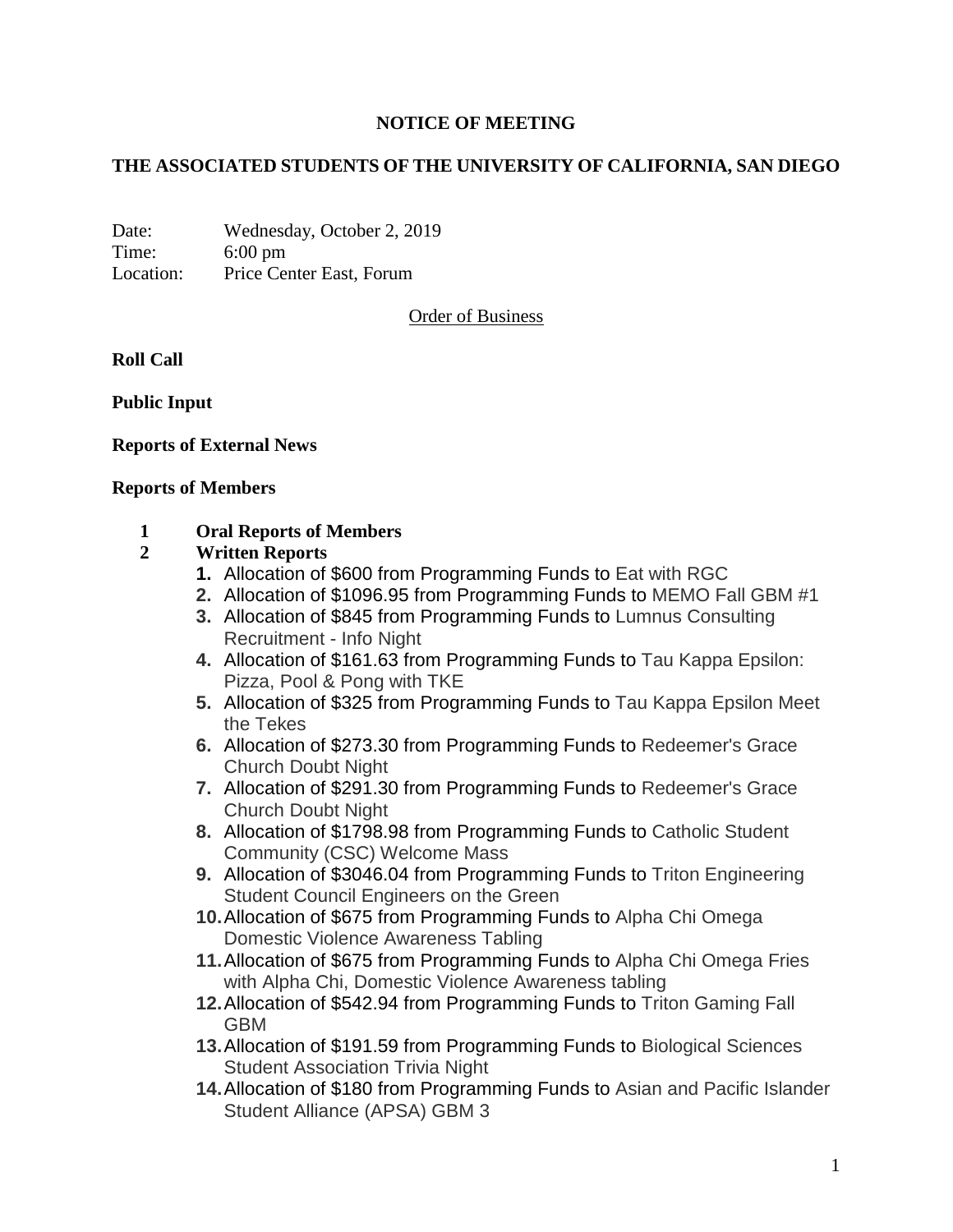- **15.**Allocation of \$180 from Programming Funds to Asian and Pacific Islander Student Alliance (APSA) GBM 4
- **16.**Allocation of \$155 from Programming Funds to Asian and Pacific Islander Student Alliance (APSA) GBM 5
- **17.**Allocation of \$1075.01 from Programming Funds to Biological Sciences Student Association Fall GBM
- **18.**Allocation of \$409.38 from Programming Funds to Biological Sciences Student Association Professor Student Mixer
- **19.**Allocation of \$153.44 from Programming Funds to Insight Pre-Optometry GBM
- **20.**Allocation of \$61.01 from Programming Funds to Health Care Frontiers Pre-Med Panel
- **21.**Allocation of \$400.62 from Programming Funds to American Chemical Society Student Affiliates (ACSSA) Week 1 GBM Fall
- **22.**Allocation of \$345.41 from Programming Funds to American Chemical Society Student Affiliates (ACSSA) Week 2 GBM Fall
- **23.**Allocation of \$400.62 from Programming Funds to American Chemical Society Student Affiliates (ACSSA) Week 3 GBM Fall
- **24.**Allocation of \$440.01 from Programming Funds to Muslim Student Association Welcome Week Brunch
- **25.**Allocation of \$440.23 from Programming Funds to Muslim Student Association Dinner with the Chaplin
- **26.**Allocation of \$400 from Programming Funds to 4Corners Christian Fellowship at UCSD 4Corners New Student Welcome Night
- **27.**Allocation of \$345.41 from Programming Funds to American Chemical Society Student Affiliates (ACSSA) Week 4 GBM
- **28.**Allocation of \$400.62 from Programming Funds to American Chemical Society Student Affiliates (ACSSA) week 5 GBM
- **29.**Allocation of \$104.35 from Programming Funds to Biological Sciences Student Association Freshman Opportunities
- **30.**Allocation of \$1947.98 from Programming Funds to Chinese Union General Body Meeting
- **31.**Allocation of \$9000 from Programming Funds to Multicultural Greek Council Summerfest
- **32.**Allocation of \$254.53 from Programming Funds to Redeemer's Grace Church RGC Basketball Tournament
- **33.**Allocation of \$122.83 from Programming Funds to Biological Sciences Student Association Racing through UCSD: Scavenger Hunt
- **34.**Allocation of \$250.74 from Programming Funds to M.E.M.O. at UCSD M.E.M.O. Board Game Night
- **35.**Allocation of \$1798.29 from Programming Funds to Deejays and Vinylphiles Club Something Nasty
- **36.**Allocation of \$3879.85 from Programming Funds to Deejays and Vinylphiles Club Something Spooky
- **37.**Allocation of \$3000 from Programming Funds to Multicultural Greek Council Fraternity and Sorority Life Conference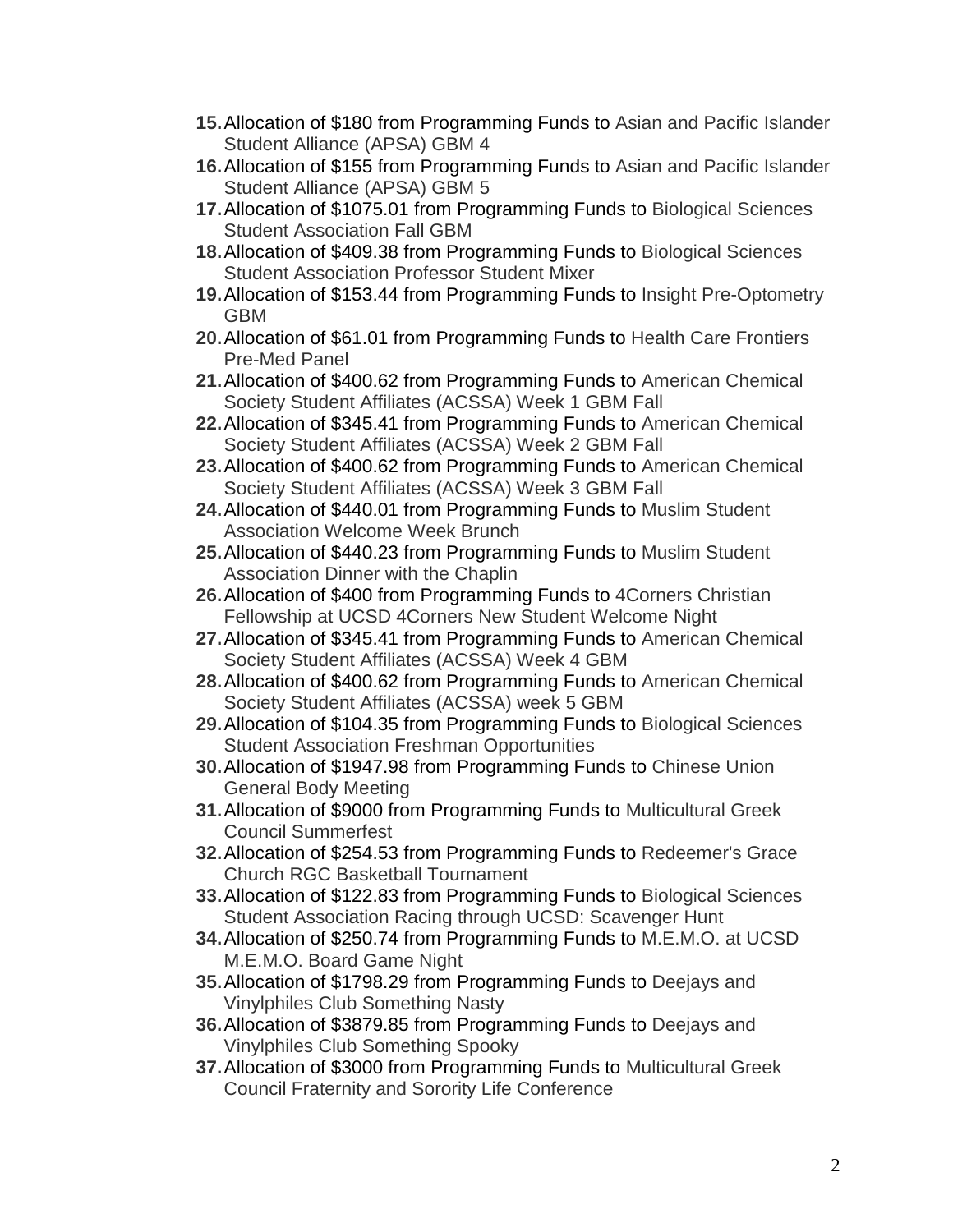- **38.**Allocation of \$209.32 from Programming Funds to Project RISHI UCSD Project RISHI GBM #1
- **39.**Allocation of \$1028.17 from Programming Funds to SangamSD Fall GBM
- **40.**Allocation of \$177.67 from Programming Funds to Project RISHI UCSD Project RISHI GBM #2
- **41.**Allocation of \$3924.28 from Programming Funds to SangamSD Annual Raas Garba
- **42.**Allocation of \$277.12 from Programming Funds to SangamSD Samosa Social
- **43.**Allocation of \$1100 from Programming Funds to Panhellenic Association Panhellenic Info Night
- **44.**Allocation of \$2880 from Programming Funds to Panhellenic Association Panhellenic Info Night
- **45.**Allocation of \$179.27 from Programming Funds to Quidditch Halloween Movie Night
- **46.**Allocation of \$174.99 from Programming Funds to Quidditch GBM
- **47.**Allocation of \$158.38 from Programming Funds to Quidditch Study **Session**
- **48.**Allocation of \$792.42 from Programming Funds to Project RISHI UCSD Project RISHI Food For Thought
- **49.**Allocation of \$1620.15 from Programming Funds to Association for Computing Machinery (ACM) Fall 2019 GBM
- **50.**Allocation of \$326.82 from Programming Funds to Association for Computing Machinery (ACM) Coffee with Intuit
- **51.**Allocation of \$110.42 from Programming Funds to Association for Computing Machinery (ACM) Pool and Ping Pong
- **52.**Allocation of \$199.06 from Programming Funds to Association for Computing Machinery (ACM) Hack School - Node.js
- **53.**Allocation of \$110.42 from Programming Funds to Association for Computing Machinery (ACM) Pool and Ping Pong
- **54.**Allocation of \$157.50 from Programming Funds to Undies for Oldies: Geriatrics Education and Medicine GBM 1
- **55.**Allocation of \$620 from Programming Funds to Sigma Chi Fraternity Sigma Chi Career Summit
- **56.**Allocation of \$5406.11 from Programming Funds to Interfraternity Council UCSD IFC Fall Recruitment Info Night 2019 (Greek Garden)
- **57.**Allocation of \$300 from Programming Funds to Japanese Student Association UCSD JSA Fall GBM #1
- **58.**Allocation of \$1183.06 from Programming Funds to Triton Gaming Division Showcase 2019
- **59.**Allocation of \$79.98 from Programming Funds to Asian and Pacific Islander Student Alliance (APSA) Mxntor Training
- **60.**Allocation of \$1272.03 from Programming Funds to Delta Sigma Pi Information Night
- **61.**Allocation of \$742.92 from Programming Funds to Delta Sigma Pi Social Night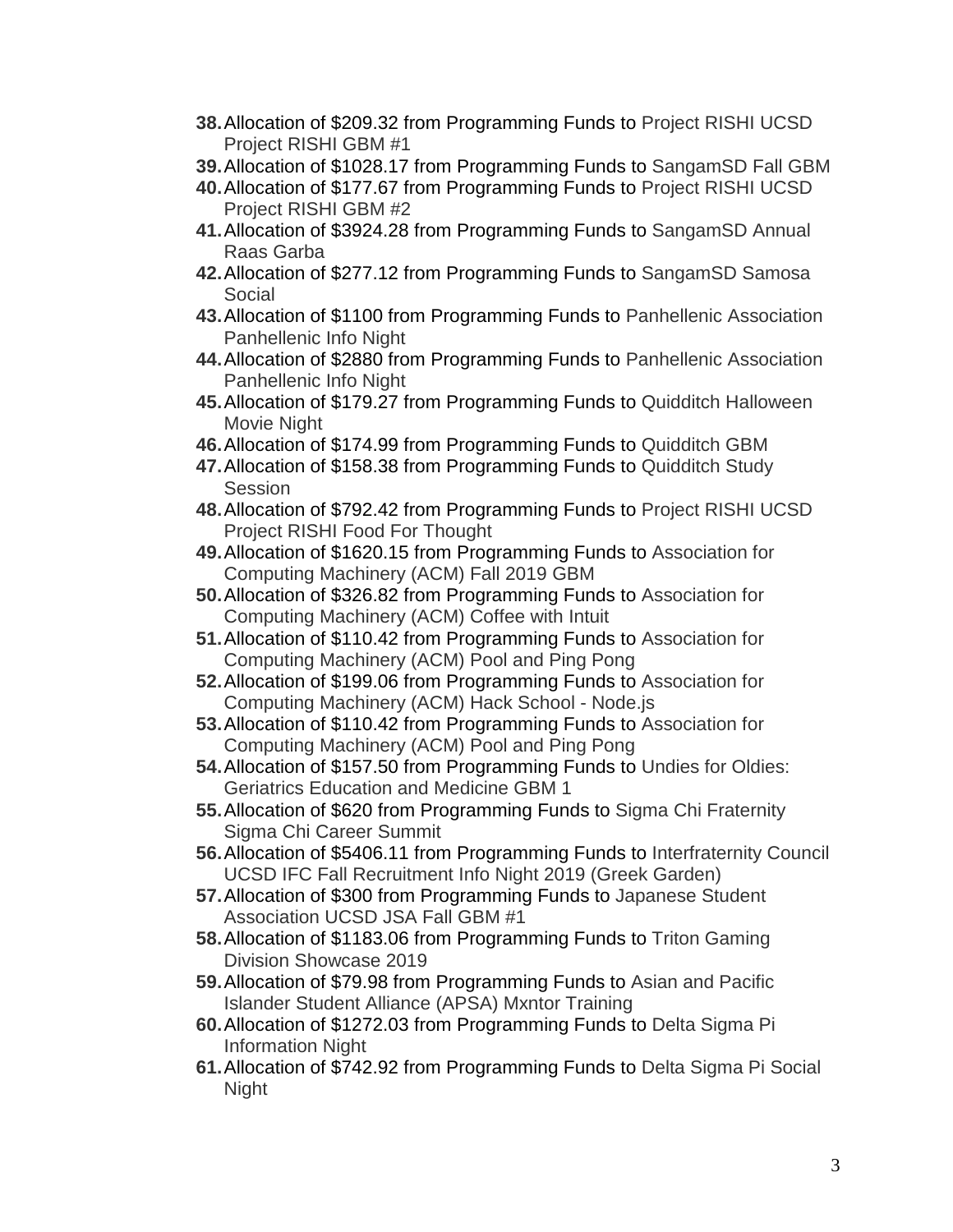- **62.**Allocation of \$65.76 from Programming Funds to Out in Science, Technology, Engineering, and Mathematics (oSTEM) FA19 Quoffee Study Time 1
- **63.**Allocation of \$65.76 from Programming Funds to Out in Science, Technology, Engineering, and Mathematics (oSTEM) FA19 Quoffee Study Time 2
- **64.**Allocation of \$152.08 from Programming Funds to Out in Science, Technology, Engineering, and Mathematics (oSTEM) GBM 2: Industry Mixer
- **65.**Allocation of \$171.70 from Programming Funds to Cognitive Science Student Association Resume Workshop
- **66.**Allocation of \$448.74 from Programming Funds to Alpha Epsilon Delta Pre-Health Professional Honor Society AED GBM 1: How to obtain Research Opportunities at UCSD
- **67.**Allocation of \$395.34 from Programming Funds to Association for Computing Machinery (ACM) First Year Survival Guide
- **68.**Allocation of 113.40 from Programming Funds to Insight Pre-Optometry Western University Presentation
- **69.**Allocation of \$217.33 from Programming Funds to Institute of Electrical and Electronics Engineers (IEEE) IEEE Staff Member Meeting #1
- **70.**Allocation of \$58.98 from Programming Funds to Insight Pre-Optometry Insight Study Jam
- **71.**Allocation of \$337.78 from Programming Funds to Institute of Electrical and Electronics Engineers (IEEE) Pumpkin Carving
- **72.**Allocation of \$358.66 from Programming Funds to Muslim Student Association New Student Mixer
- **73.**Allocation of \$189.06 from Programming Funds to Association for Computing Machinery (ACM) Hack School - Databases
- **74.**Allocation of \$263.11 from Programming Funds to United Taiwanese Association GBM
- **75.**Allocation of \$864.98 from Programming Funds to Navigators NavNight
- **76.**Allocation of \$194.24 from Programming Funds to Pre-Pharmacy Society (PPS) Meet the Board Game Night
- **77.**Allocation of \$211.37 from Programming Funds to Biological Sciences Student Association Mentor-Mentee Mixer
- **78.**Allocation of \$348.84 from Programming Funds to Pre-Pharmacy Society (PPS) Why Pharmacy GBM
- **79.**Allocation of \$50 from Programming Funds to Microtomes Donut Board Game Social
- **80.**Allocation of \$31.42 from Programming Funds to Microtomes GBM
- **81.**Allocation of \$141.42 from Programming Funds to Pre-Pharmacy Society (PPS) 4 Year Plan Workshop
- **82.**Allocation of \$129.60 from Programming Funds to Cognitive Science Student Association Class Introduction
- **83.**Allocation of \$1818.48 from Programming Funds to Multicultural Greek Council MGC Info Night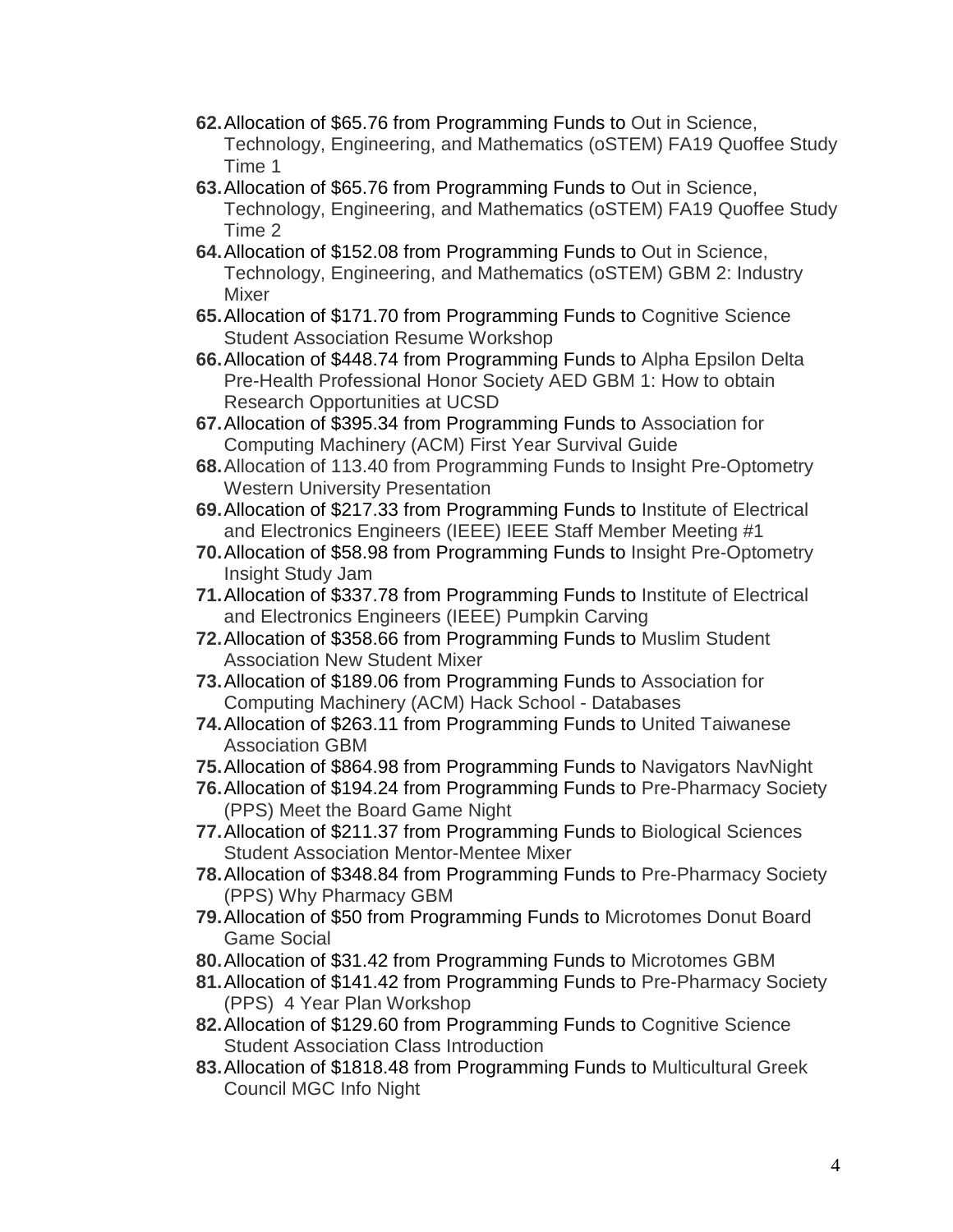- **84.**Allocation of \$230.13 from Programming Funds to Association for Computing Machinery (ACM) Resume Critique Workshop
- **85.**Allocation of \$74.19 from Programming Funds to Microtomes Grantathon Info session 1
- **86.**Allocation of \$58.98 from Programming Funds to Microtomes Grantathon Info session 2
- **87.**Allocation of \$66 from Programming Funds to Microtomes Workshop: How to Read a Paper
- **88.**Allocation of \$38.70 from Programming Funds to Microtomes Workshop: GBM 2
- **89.**Allocation of \$349.80 from Programming Funds to AIChE Career 101 Workshop
- **90.**Allocation of \$180 from Programming Funds to Students for Global Health Students for Global Health GBM 1
- **91.**Allocation of \$85.00 from Programming Funds to American Institute of Chemical Engineers (AIChE) Freshman/Transfer Mixer
- **92.**Allocation of \$448.74 from Programming Funds to Alpha Epsilon Delta Pre-Health Professional Honor Society AED GBM 2: Mentorship Night
- **93.**Allocation of \$367.06 from Programming Funds to American Institute of Chemical Engineers (AIChE) GBM#1
- **94.**Allocation of \$70.92 from Programming Funds to American Institute of Chemical Engineers (AIChE) AIChE FamilE Preparing Event
- **95.**Allocation of \$377.13 from Programming Funds to American Institute of Chemical Engineers (AIChE) AIChE Projects Welcome Night
- **96.**Allocation of \$105.38 from Programming Funds to Asian and Pacific Islander Student Alliance (APSA) APSA Ice Cream Social
- **97.**Allocation of \$92.83 from Programming Funds to Planned Parenthood Generation Action at UCSD PPGA GBM #1: Info Game Night
- **98.**Allocation of \$92.83 from Programming Funds to Planned Parenthood Generation Action at UCSD PPGA GBM #2: Birth Control
- **99.**Allocation of \$250 from Programming Funds to M.E.M.O. at UCSD MEMO Alumni Mixer
- **100.** Allocation of \$371.51 from Programming Funds to Association for Computing Machinery (ACM) Setting Up Your Coding Environment Workshop
- **101.** Allocation of \$205.84 from Programming Funds to Multi-Asian Student Association Boba Taste Test
- **102.** Allocation of \$179.85 from Programming Funds to Navigators Nav Freshmen Launch
- **103.** Allocation of \$155.03 from Programming Funds to Multi-Asian Student Association Fall Festival
- **104.** Allocation of \$335.92 from Programming Funds to International Health Collective GBM
- **105.** Allocation of \$381.22 from Programming Funds to Triton Engineering Student Council TESC GBM
- **106.** Allocation of \$1100 from Programming Funds to Cognitive Science Student Association CSSA First GBM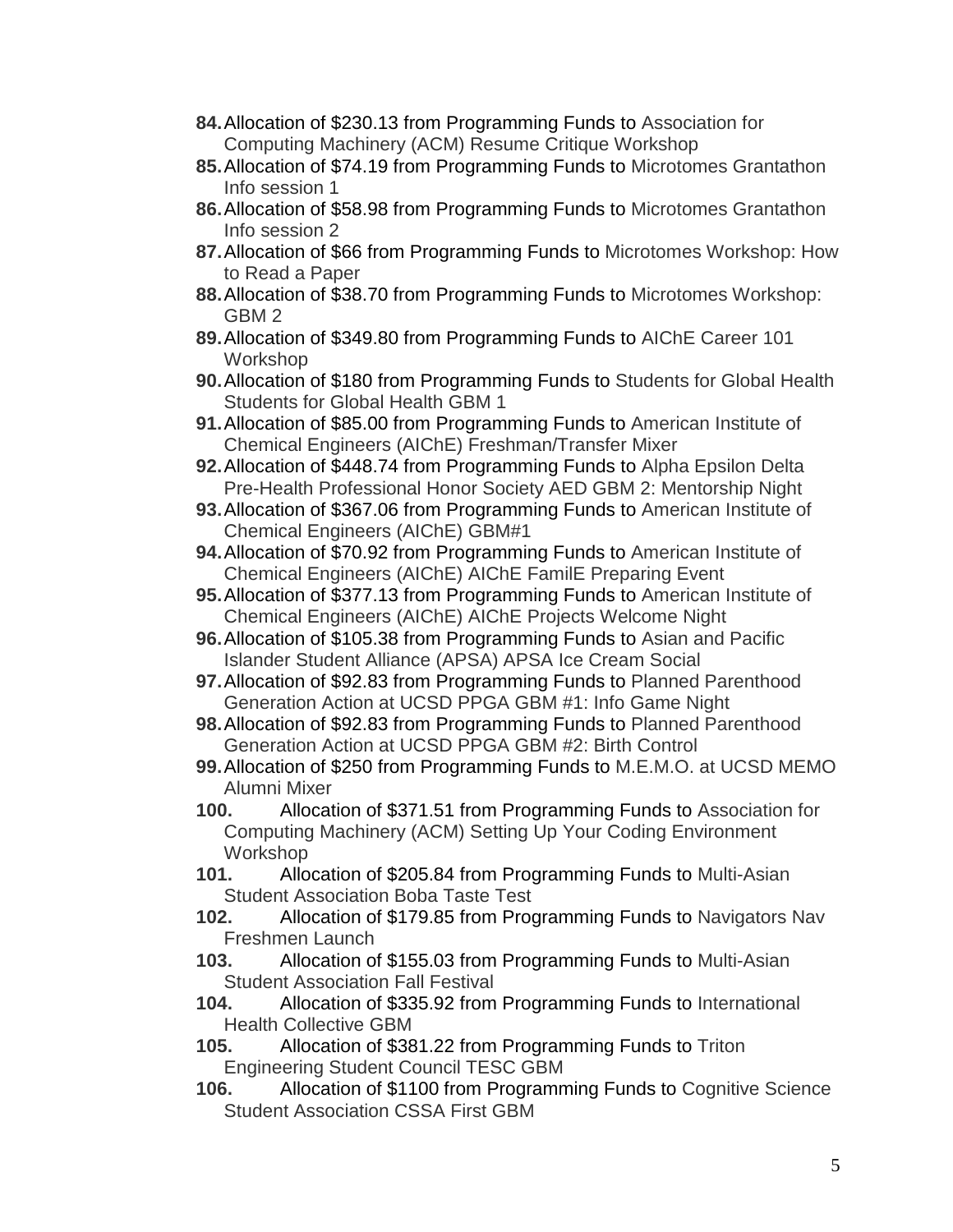- **107.** Allocation of \$71.42 from Programming Funds to Multi-Asian Student Association MASA's Running Man event
- **108.** Allocation of \$1459.08 from Programming Funds to Institute of Electrical and Electronics Engineers (IEEE) IEEE Fall GBM
- **109.** Allocation of \$659.08 from Programming Funds to Institute of Electrical and Electronics Engineers (IEEE) IEEE Day 2019
- **110.** Allocation of \$4640 from Programming Funds to Kappa Kappa Gamma Kappa Karnival
- **111.** Allocation of \$429.66 from Programming Funds to Muslim Student Association MSA GBM College Day
- **112.** Allocation of \$100 from Programming Funds to Biomedical Engineering Society (BMES) BMES General Body Meeting #1
- **113.** Allocation of \$47.38 from Programming Funds to Biomedical Engineering Society (BMES) First Translational Medicine Day Event Planning Committee
- **114.** Allocation of \$63.90 from Programming Funds to Biomedical Engineering Society (BMES) First Outreach Committee Meeting
- **115.** Allocation of \$620 from Programming Funds to Biomedical Engineering Society (BMES) BMES Mentorship Program Reveal
- **116.** Allocation of \$77.60 from Programming Funds to Biomedical Engineering Society (BMES) First Bioengineering Day Event Planning Committee Meeting
- **117.** Allocation of \$85 from Programming Funds to Biomedical Engineering Society (BMES) First Project Team Committee Meeting
- **118.** Allocation of \$43.65 from Programming Funds to Biomedical Engineering Society (BMES) First Lab Expo Planning Committee Meeting
- **119.** Allocation of \$1603.47 from Programming Funds to Phi Delta Epsilon Fall '19 Info Night
- **120.** Allocation of \$564.07 from Programming Funds to Biomedical Engineering Society (BMES) Freshman/Transfer Orientation Mixer
- **121.** Allocation of \$1642.40 from Programming Funds to Business Council Meet The Orgs
- **122.** Allocation of \$3495.60 from Programming Funds to Health and Medical Professions Preparation Program (HMP3) HMP3 Pre-Health Fair
- **123.** Allocation of \$194.33 from Programming Funds to Pakistani Student Association Ice Cream Social
- **124.** Allocation of \$141.66 from Programming Funds to Pakistani Student Association Movie Night
- **125.** Allocation of \$194.33 from Programming Funds to Pakistani Student Association Study Social
- **126.** Allocation of \$314.63 from Programming Funds to Alpha Epsilon Delta Pre-Health Professional Honor Society CPR/BLS x AED Officer Speed Dating
- **127.** Allocation of \$587.84 from Programming Funds to Alpha Epsilon Delta Pre-Health Professional Honor Society Information Night
- **128.** Allocation of \$184.46 from Programming Funds to Society of Undergraduate Mathematics Students (SUMS) Board Game Night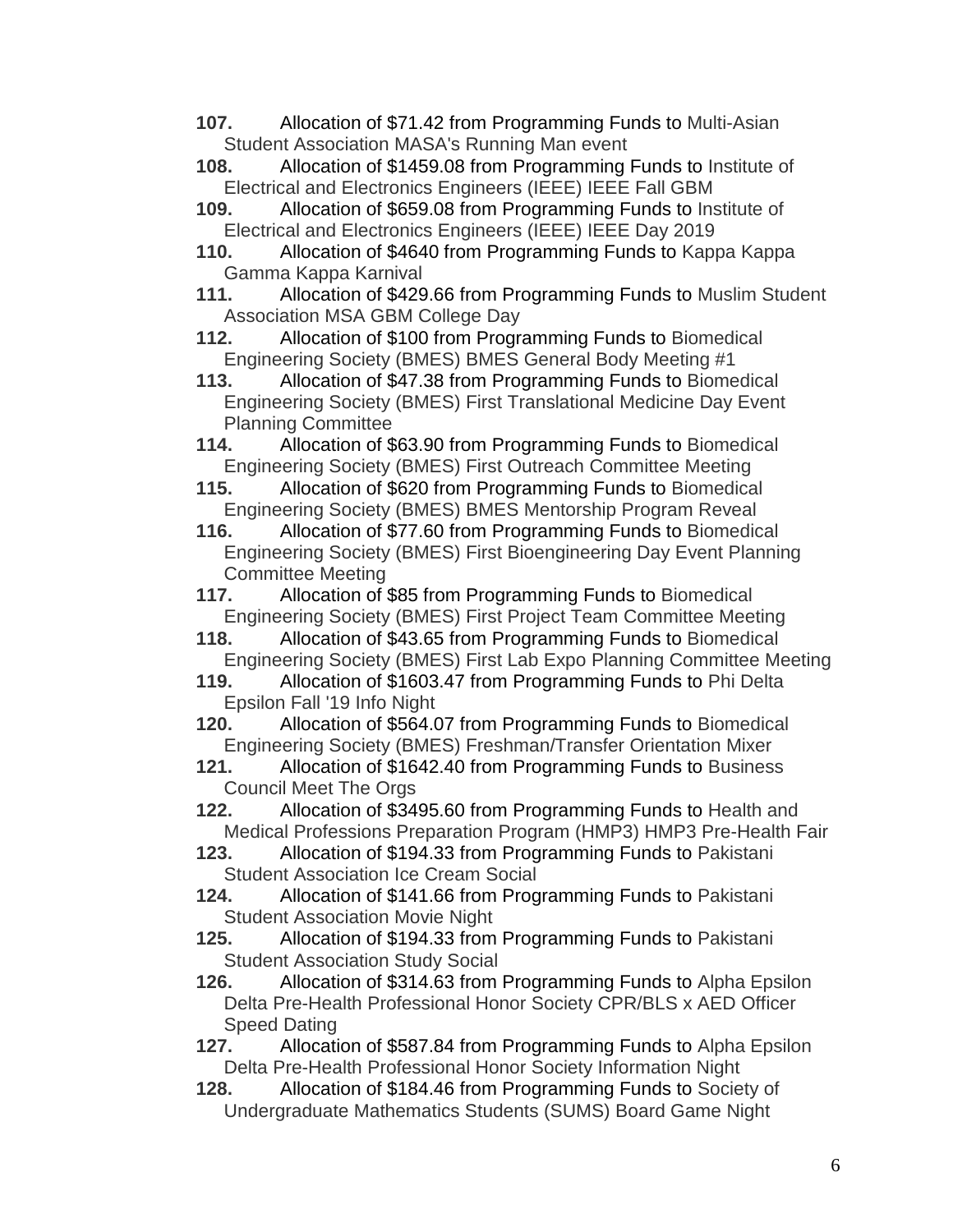- **129.** Allocation of \$634.88 from Programming Funds to Society of Undergraduate Mathematics Students (SUMS) Fall GBM
- **130.** Allocation of \$396.30 from Programming Funds to Triton XR Fall GBM
- **131.** Allocation of \$1003.92 from Programming Funds to Institute of Electrical and Electronics Engineers (IEEE) IEEE Fall Career Preparation Event
- **132.** Allocation of \$109.48 from Programming Funds to Chancellor's Scholars Alliance CSA Game Night
- **133.** Allocation of \$83.40 from Programming Funds to Chancellor's Scholars Alliance CSA Scavenger Hunt
- **134.** Allocation of \$61.01 from Programming Funds to Health and Medical Professions Preparation Program (HMP3) Fall GBM
- **135.** Allocation of \$130.27 from Programming Funds to Multi-Asian Student Association MASA does Zumba
- **136.** Allocation of \$81.49 from Programming Funds to Multi-Asian Student Association MASA Speed Friending
- **137.** Allocation of \$61.43 from Programming Funds to Phi Delta Epsilon Fall '19 Philanthropy Night
- **138.** Allocation of \$1276.75 from Programming Funds to Triton A Cappella CommunityA Cappella Wants You!
- **139.** Allocation of \$4683.01 from Programming Funds to Indian Student Association Diwali 2019
- **140.** Allocation of \$180 from Programming Funds to Students for Justice in Palestine SJP FALL GBM #1
- **141.** Allocation of \$180 from Programming Funds to Students for Justice in Palestine SJP FALL GBM #2
- **142.** Allocation of \$150 from Programming Funds to SENDforC San Diego SENDforC Fall GBM #1
- **143.** Allocation of \$411.01 from Programming Funds to Indian Student Association Welcome Back Dinner
- **144.** Allocation of \$189.06 from Programming Funds to Association for Computing Machinery (ACM) Hack School - APIs
- **145.** Allocation of \$290.96 from Programming Funds to Association for Computing Machinery (ACM) Networking / Interview Workshop
- **146.** Allocation of \$75 from Programming Funds to Multi-Asian Student Association MASA Pre-Quarter Social<br>147. Allocation of \$92.76 from Progra
- **147.** Allocation of \$92.76 from Programming Funds to Phi Sigma Pi Info **Session**
- **148.** Allocation of \$111.08 from Programming Funds to Phi Sigma Pi Info Session
- **149.** Allocation of \$900 from Programming Funds to Phi Delta Epsilon Fall '19 Speed Meeting
- **150.** Allocation of \$119.51 from Programming Funds to Phi Sigma Pi Scholarship Event
- **151.** Allocation of \$383.40 from Programming Funds to Asian and Pacific Islander Student Alliance (APSA) APSA (Dis)Orientation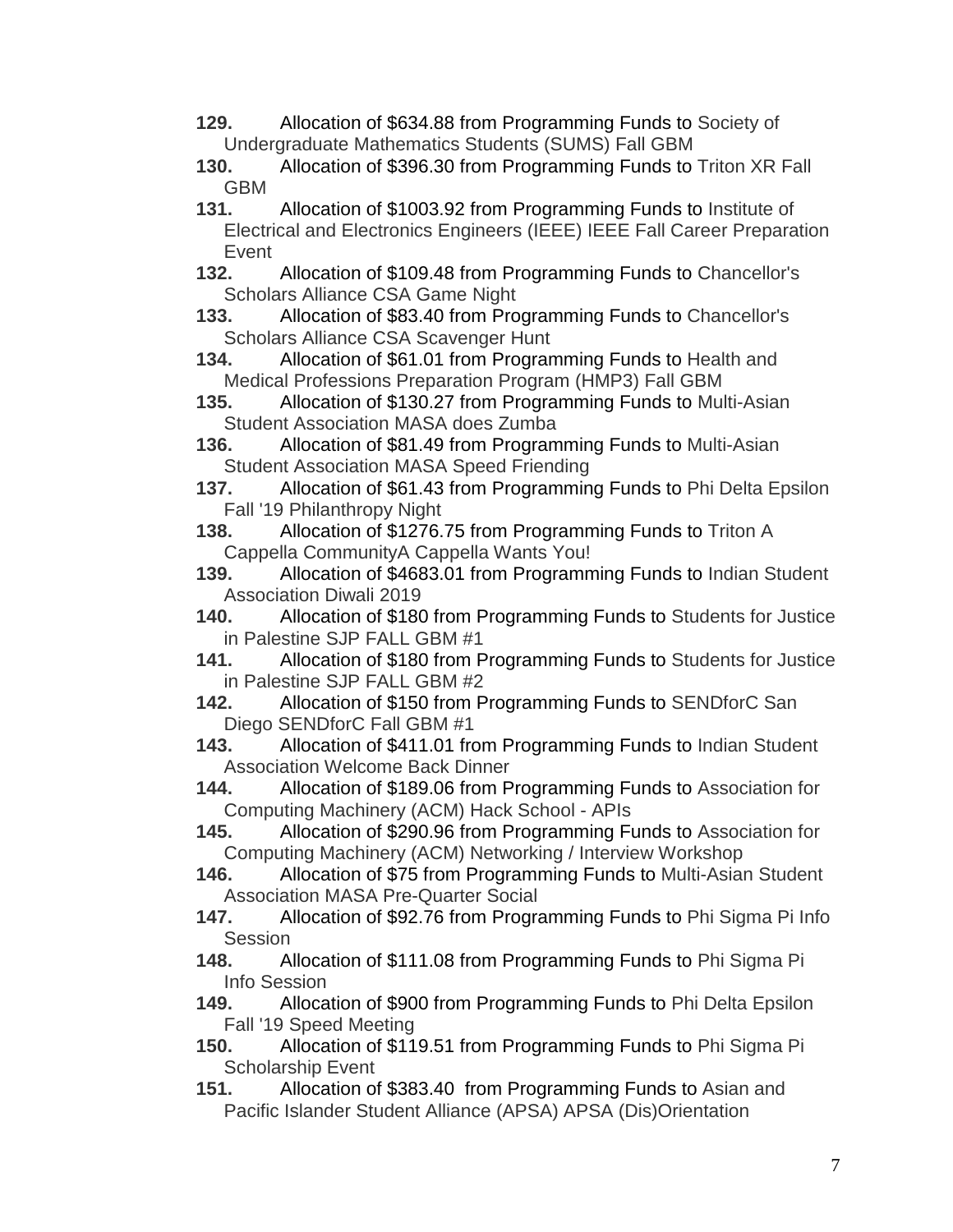- **152.** Allocation of \$148.50 from Programming Funds to Pre-Pharmacy Society (PPS) Experience Fair
- **153.** Allocation of \$94.38 from Programming Funds to Pre-Pharmacy Society (PPS) Worker's Appreciation Card Making
- **154.** Allocation of \$180.98 from Programming Funds to Daughters of Triton Fall 2019 Auditions
- **155.** Allocation of \$4683.19 from Programming Funds to Alpha Chi Omega The More You Know with AXO, Philanthropic Game show with Domestic Violence Awareness
- **156.** Allocation of \$1100 from Programming Funds to Alpha Chi Omega Alpha Chi Omega Philanthropy
- **157.** Allocation of \$79.98 from Programming Funds to Asian and Pacific Islander Student Alliance Mxntor Training
- **158.** Allocation of \$951.31 from Programming Funds to Delta Sigma Pi Professional Night
- **159.** Allocation of \$145 from Programming Funds to Speech and Debate at the University of California: San Diego Mills Invitational at Palomar **College**
- **160.** Allocation of \$670 from Programming Funds to Speech and Debate at the University of California: San Diego Aztec Invitational at SDSU
- **161.** Allocation of \$2325 from Programming Funds to Speech and Debate at the University of California: San Diego Crossman Invitational at El Camino College
- **162.** Allocation of \$1290 from Programming Funds to Speech and Debate at the University of California: San Diego Fall at the Beach Invitational at CSU Long Beach
	- Ethan Christensen
- **163.** Office of the President: The AS President worked with the Student Transportation Advisory Committee and the Director of Transportation to address the many concerns students expressed about weekend parking fees. The outcome included policies that were significantly more student informed. Additionally, the AS President participated in conversations surrounding the sales of S-permits and construction impacts on parking this year. This year, the California legislature allocated approximately \$18M to the UC System for basic needs, of which UC San Diego received approximately \$1.9M. This summer, the AS President consulted on the allocations and drafting of the budget, as well as attending the UC Systemwide Basic Needs Committee in which the Basic Needs staff from each campus collaborated to ensure best practices were met and the funds' allocations were informed. Additionally, this summer, UC San Diego applied for seven Basic Needs Innovation Grants from the UC Office of the President of which the AS President worked on two and authored one relating to supporting students with dependents. Addressing a concern of the international student community, the AS President has been working with University Centers to determine the status of UnionPay cards use on campus and how to increase accessibility to on-campus vendors for students with those cards. Student Health Services transitioned to EPIC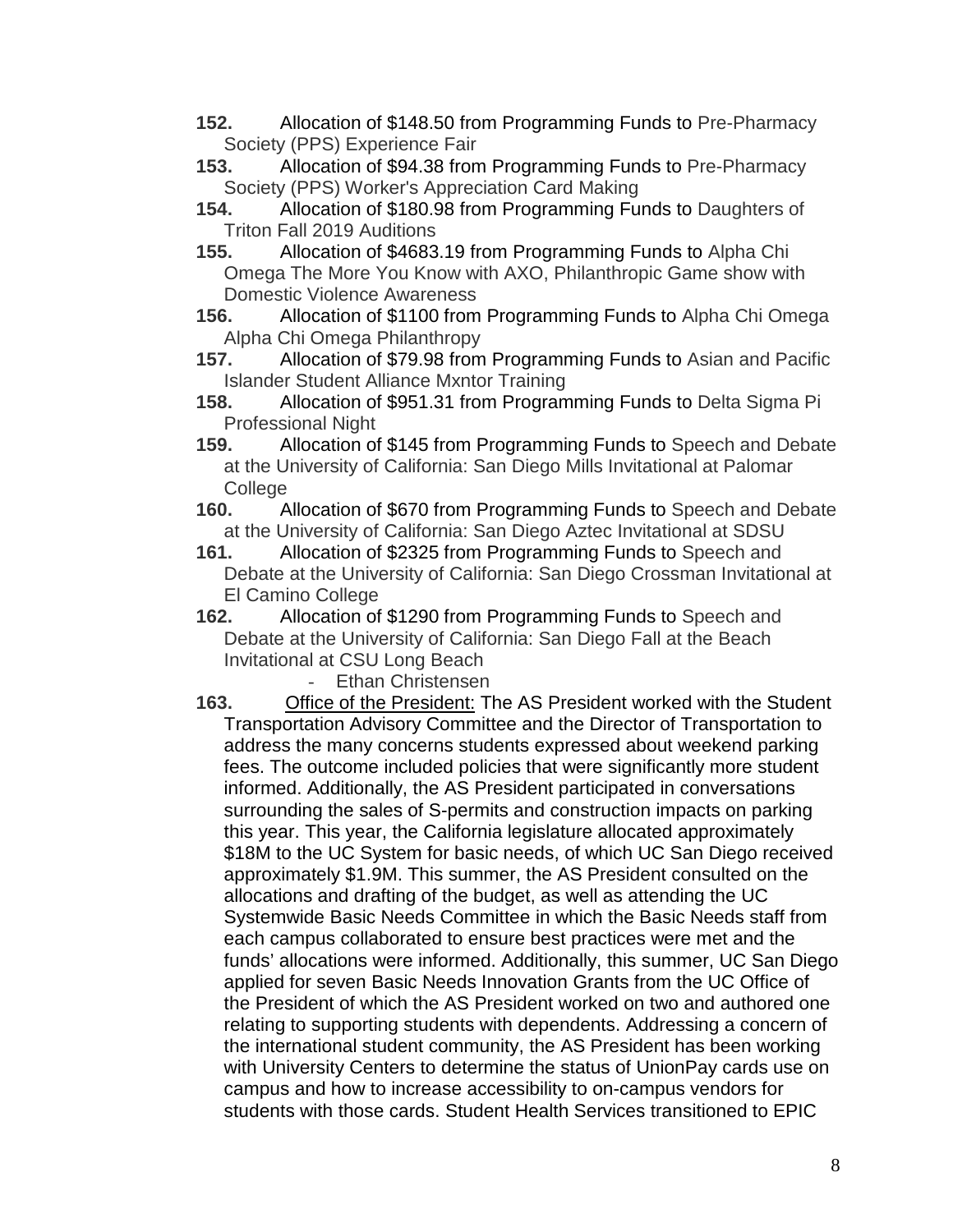which is a digital information system for their recordkeeping. This was to improve the student experience and access to resources for the health systems. This transition does require all students to activate their MyChart account, even if they do not have UCSHIP. Upcoming meetings for the AS President include the Equity, Diversity, and Inclusion Accountability Report (10/04) from the units and offices of UC San Diego, and the Council of Presidents' meeting with UC President Napolitano (10/22).

Eleanor Grudin

**164.** Office of Food and Housing Resources: This summer has been mainly focused on preparing for Hunger and Houseless Awareness Week that is going to be occurring in November. Preparations include outreach to resources such as the Triton Food Pantry, the Basic Needs HUB, six resource centers, the off-campus coordinator, etc.. Additionally, the AVP has been working with HDH and Econauts to plan the Triton Rocks Hunger event that is scheduled for the same week.

Eleanor Grudin

# **Reports of Senator Projects**

## **Question Time**

### **Reports of Committees**

- **1** Finance Committee
- **2** Legislative Committee

### **Special Orders**

- **1** Special Presentation by Manu Agnihotri on the Office of Transportation and Transformation's Summer Report
- **2** Discussion on Equity, Diversity, and Inclusion within Academic Divisions and Campus **Departments**

### **Unfinished Business**

**New Business**

**Open Forum**

**Roll Call**